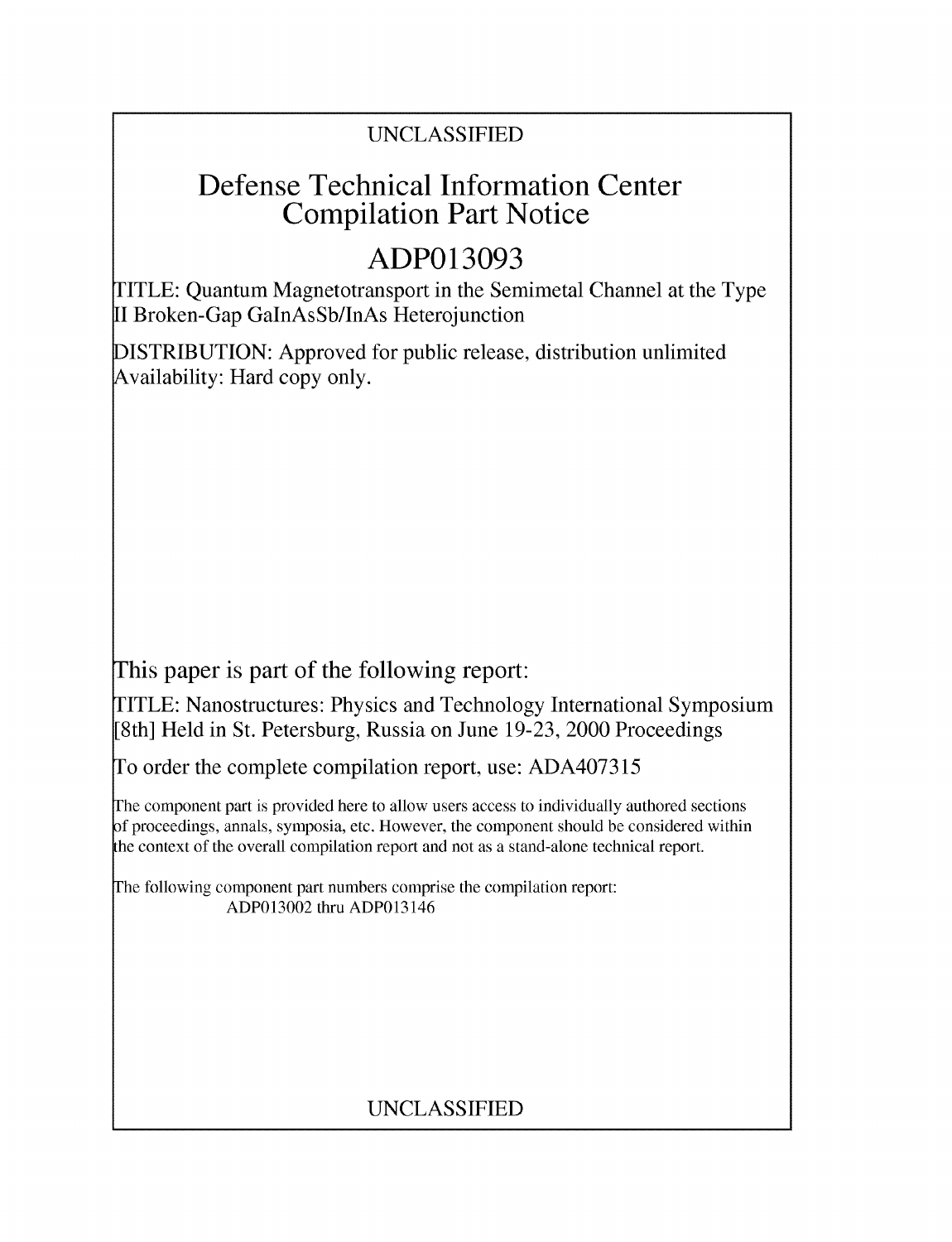### Quantum magnetotransport in the semimetal channel at the type **II** broken-gap GaInAsSb/InAs heterojunction

V. A. Berezovets, M. P. Mikhailova, *K. D. Moiseev,* R. V. Parfeniev, A. E. Rozov, Yu. P. Yakovlev and V. I. Nizhankovskii† Joffe Physico-Technical Institute, St Petersburg, Russia e-mail: mkd@iorpt2.ioffe.rssi.ru **T** International High Magnetic Fields and Low-Temperature Laboratory, Wroclaw, Poland

We report for the first time the study of quantum magnetotransport in the type II broken gap p-GaIn<sub>0.16</sub>As<sub>0.22</sub>Sb/p-InAs heterostructures with the self-consistent quantum wells under high magnetic fields up to 16 T. The structures lattice-matched to InAs substrate were grown by the LPE method with the high quality abrupt heterointerface  $(d = 12 \text{ Å})$ . Energy gap of the quaternary solid solution ( $E<sub>g</sub> = 0.64$  eV at 77 K) and energy band bending at the interface were determined from photo- and electroluminescent measurements. Recently the electron channel with the high carrier mobility ( $u_H = (6-7) \times 10^5 \text{ cm}^2/\text{Vs}$ ) was found out in the isotype single p-GaInAsSb/p-InAs heterojunction based on undoped quaternary layer [1].



Fig. 1. Sample A. (a)  $\sigma_{xx}$  after the substraction of non-lineal background versus the reciprocal magnetic fields. Insert: the expanding part of the highest magnetic fields. The arrows point to the extremum positions of the oscillations. **(b)** The extremum positions  $(\circ, \Delta, *$ —maximum and  $x$ —minimum) as the linear function of the Landau numbers.

Shubnikov-de Haas (SdH) oscillations in the Hall effect  $(\rho_{xy})$  and magnetoresistance  $(\rho_{xx})$  were studied at low temperatures (1.45–4.2 K) in magnetic fields up to 16 T. To identify the 2D-nature of the electrons in the channel we measured the angular dependence of SdH oscillations on the interface orientation in the magnetic field. Three groups of the SdH oscillations were observed (Fig.  $1(a)$ ). Two of them correspond two 2D-electron subbands  $E_1$  and  $E_2$  with the carrier concentrations  $n_1 = 1.1 \times 10^{11}$  cm<sup>-2</sup> and  $n_2 = 4.2 \times 10^{11}$  cm<sup>-2</sup>,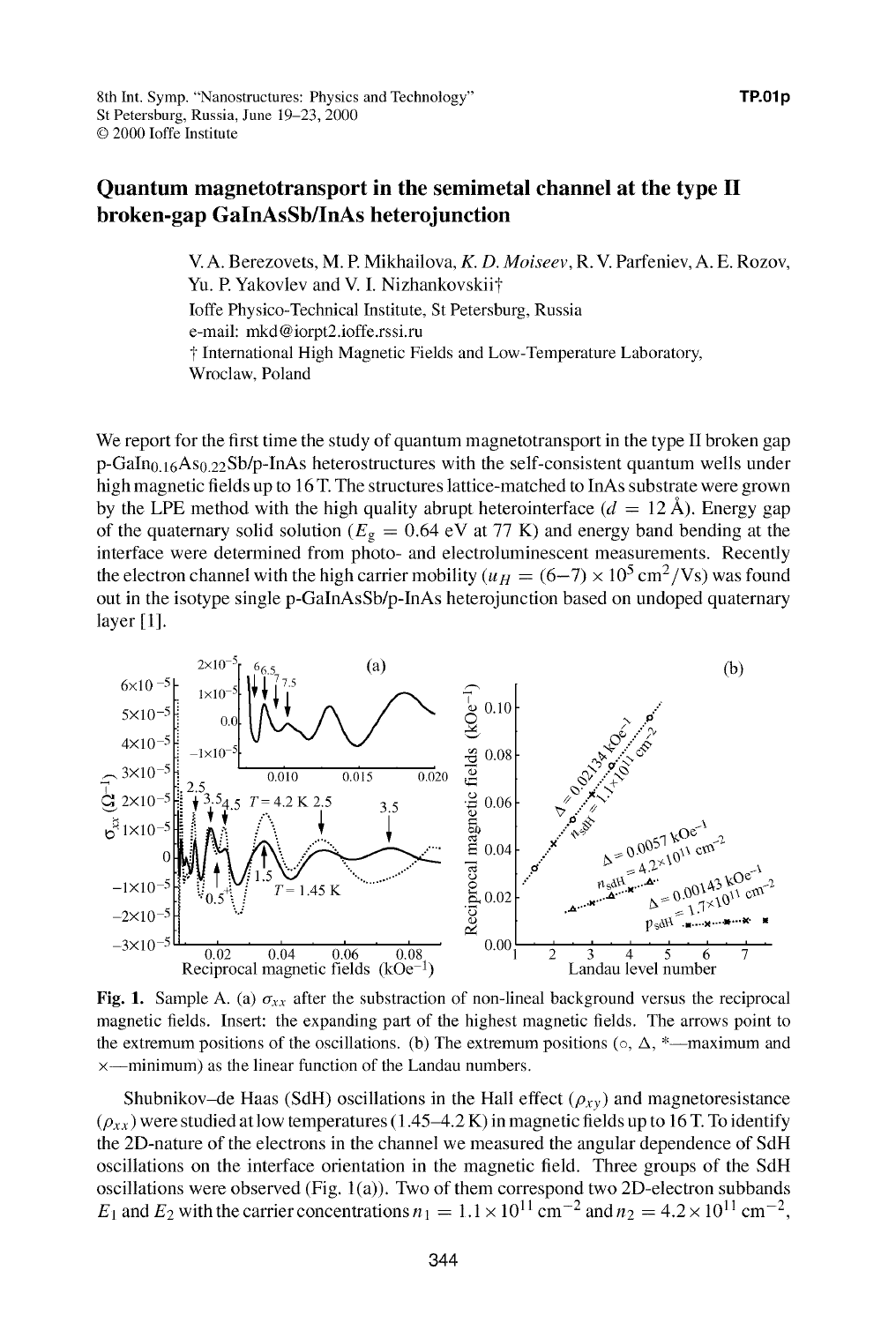

Fig. 2. Sample A. a—Hall effect voltage at  $T = 1.45$  K,  $I = 0.2 \mu A$  under ac condition in superconducting coil;  $a'$ —Hall effect voltage after the substraction of the non-linear background. b—Hall effect voltage at  $T = 2 K$ ,  $I = 50 \mu A$  under dc condition in Bitter magnet system. Arrows indicate SdH extremuma.

respectively, in the potential well at the p-JnAs side of the interface (see Fig. 1 (b)). The third period measured in high magnetic field  $(>10 \text{ T})$  can be ascribed to a hole subband with the carrier concentration  $p \sim 1 \times 10^{12}$  cm<sup>-2</sup> at the quaternary solid solution side. Indeed, as shown in Fig. 2, in high magnetic fields the total Hall resistance exhibits a drastic reduction and changes a sign near 15 T. It indicates to a pronounced hole contribution into the parallel conductivity. In these magnetic fields at  $T = 1.45$  K we observed also electron spin-splitting of the SdH extremum  $N = 1.5$ . Thus, the semimetal channel at the type II single p-GaIn<sub>0.16</sub>As<sub>0.22</sub>Sb/p-InAs heterointerface determines the lateral magnetotransport under high magnetic fields.

The most impressed result is the demonstration of integer quantum Hall effect (QHE) plateaus in the Hall conductivity  $\sigma_{xy}$  (Fig. 3) with the total filling factor  $v = 2, 3, 6$  in the magnetic field range according to the equations

$$
\sigma_{xy} = v e^2 / h
$$

$$
v = v_{eE_1} + v_{eE_2} - v_h
$$

when  $E_1$  subband moves above the Fermi level (ultraquantum limit for 2D-electrons of  $E_1$ ). The transition from the  $v = 3$  state to  $v = 2$  state occurs through the maximum value of  $\sigma_{xy}$  that was not observed for the quantum well structures with one type conductivity carriers. That result is due to the crossing the Fermi level by electron and hole Landau levels simultaneously.